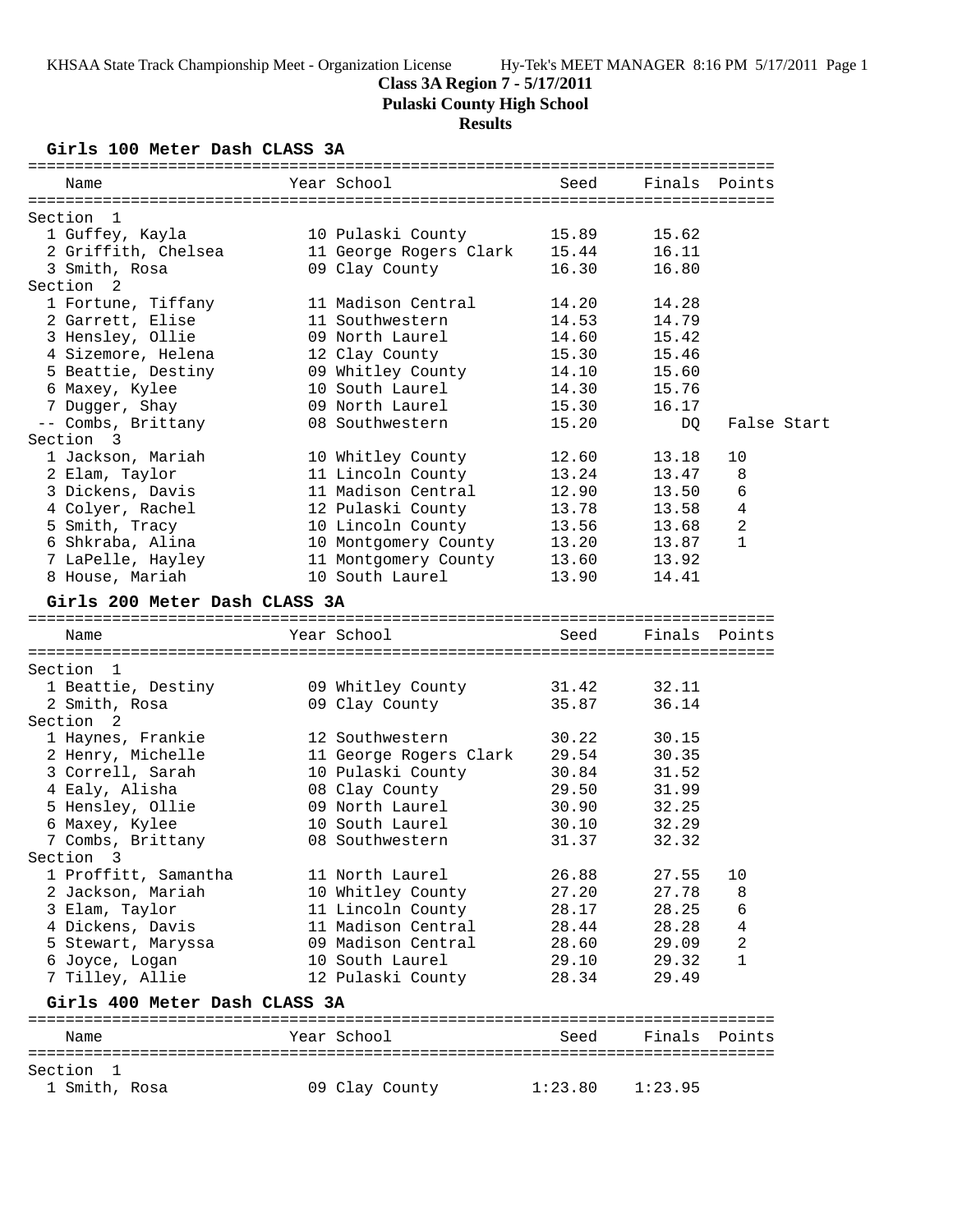**Class 3A Region 7 - 5/17/2011**

**Pulaski County High School**

# **Results**

## **....Girls 400 Meter Dash CLASS 3A**

| Section<br>2                                                                                                                                                                                                                                                                                                                                        |                                                                                                                                                                                                                                                                                                                      |                                                                                                                                                                   |                                                                                                                                                                   |                                        |
|-----------------------------------------------------------------------------------------------------------------------------------------------------------------------------------------------------------------------------------------------------------------------------------------------------------------------------------------------------|----------------------------------------------------------------------------------------------------------------------------------------------------------------------------------------------------------------------------------------------------------------------------------------------------------------------|-------------------------------------------------------------------------------------------------------------------------------------------------------------------|-------------------------------------------------------------------------------------------------------------------------------------------------------------------|----------------------------------------|
| 1 Raider-Emery, Katelyn<br>2 Meece, Shelby<br>3 Curry, Gracie<br>4 Hensley, Ollie<br>5 Hembree, Destiny<br>6 Beliveau, Helena<br>7 Wynn, Veronica<br>8 Kovach, Kathleen<br>Section<br>$\overline{\mathbf{3}}$<br>1 Warren, Brittany<br>2 Colyer, Rachel<br>3 Jones, Chandler<br>4 Cotton, Shay<br>5 Wyant, Katie<br>6 Slone, Sissy<br>7 Goff, Katie | 09 Madison Central<br>11 Lincoln County<br>10 Southwestern<br>09 North Laurel<br>08 George Rogers Clark<br>08 South Laurel<br>10 Whitley County<br>10 South Laurel<br>10 Pulaski County<br>12 Pulaski County<br>11 Madison Central<br>07 Clay County<br>09 Montgomery County<br>09 Lincoln County<br>08 Southwestern | 1:11.90<br>1:11.54<br>1:10.14<br>1:16.80<br>1:15.00<br>1:20.90<br>1:18.32<br>1:22.50<br>1:00.21<br>1:03.81<br>1:04.10<br>1:06.63<br>1:08.44<br>1:08.27<br>1:09.77 | 1:08.74<br>1:10.04<br>1:12.04<br>1:16.06<br>1:17.98<br>1:19.81<br>1:21.67<br>1:22.84<br>1:02.36<br>1:03.74<br>1:04.16<br>1:08.78<br>1:08.99<br>1:09.67<br>1:11.71 | 4<br>10<br>8<br>6<br>2<br>$\mathbf{1}$ |
| 8 Wright, Kameron                                                                                                                                                                                                                                                                                                                                   | 09 Whitley County                                                                                                                                                                                                                                                                                                    | 1:09.89                                                                                                                                                           | 1:15.92                                                                                                                                                           |                                        |
| Girls 800 Meter Run CLASS 3A                                                                                                                                                                                                                                                                                                                        |                                                                                                                                                                                                                                                                                                                      |                                                                                                                                                                   |                                                                                                                                                                   |                                        |
| Name                                                                                                                                                                                                                                                                                                                                                | Year School                                                                                                                                                                                                                                                                                                          | Seed                                                                                                                                                              | Finals                                                                                                                                                            | Points                                 |
|                                                                                                                                                                                                                                                                                                                                                     |                                                                                                                                                                                                                                                                                                                      |                                                                                                                                                                   |                                                                                                                                                                   |                                        |
| Section 1                                                                                                                                                                                                                                                                                                                                           |                                                                                                                                                                                                                                                                                                                      |                                                                                                                                                                   |                                                                                                                                                                   |                                        |
| 1 Sabino, Gabriella                                                                                                                                                                                                                                                                                                                                 | 10 Madison Central                                                                                                                                                                                                                                                                                                   | 2:24.70                                                                                                                                                           | 2:25.14                                                                                                                                                           | 10                                     |
| 2 Bunch, Alex                                                                                                                                                                                                                                                                                                                                       | 10 Lincoln County                                                                                                                                                                                                                                                                                                    | 2:27.50                                                                                                                                                           | 2:26.86                                                                                                                                                           | 8                                      |
| 3 Warren, Brittany                                                                                                                                                                                                                                                                                                                                  | 10 Pulaski County                                                                                                                                                                                                                                                                                                    | 2:29.97                                                                                                                                                           | 2:39.79                                                                                                                                                           | 6                                      |
| 4 Evans, Kate                                                                                                                                                                                                                                                                                                                                       | 12 George Rogers Clark                                                                                                                                                                                                                                                                                               | 2:28.68                                                                                                                                                           | 2:43.84                                                                                                                                                           | 4                                      |
| 5 Norris, Laura                                                                                                                                                                                                                                                                                                                                     | 12 Southwestern                                                                                                                                                                                                                                                                                                      | 2:42.03                                                                                                                                                           | 2:45.01                                                                                                                                                           | 2                                      |
| 6 Sidwell, Makayla                                                                                                                                                                                                                                                                                                                                  | 11 Pulaski County                                                                                                                                                                                                                                                                                                    | 2:40.33                                                                                                                                                           | 2:46.19                                                                                                                                                           | $\mathbf{1}$                           |
| 7 Knox, Anna                                                                                                                                                                                                                                                                                                                                        | 09 Madison Central                                                                                                                                                                                                                                                                                                   | 2:47.60                                                                                                                                                           | 2:50.24                                                                                                                                                           |                                        |
| 8 Anderson, Sierra                                                                                                                                                                                                                                                                                                                                  | 11 Whitley County                                                                                                                                                                                                                                                                                                    | 2:36.48                                                                                                                                                           | 2:52.21                                                                                                                                                           |                                        |
| 9 Jones, Kelsey                                                                                                                                                                                                                                                                                                                                     | 12 South Laurel                                                                                                                                                                                                                                                                                                      | 2:39.28                                                                                                                                                           | 2:55.11                                                                                                                                                           |                                        |
| 10 Belwood, Emily                                                                                                                                                                                                                                                                                                                                   | 10 Southwestern                                                                                                                                                                                                                                                                                                      | 2:49.60                                                                                                                                                           | 2:58.35                                                                                                                                                           |                                        |
| 11 Brewer, Julia                                                                                                                                                                                                                                                                                                                                    | 11 North Laurel                                                                                                                                                                                                                                                                                                      | 3:01.39                                                                                                                                                           | 2:59.85                                                                                                                                                           |                                        |
| 12 Burr, Katie                                                                                                                                                                                                                                                                                                                                      | 11 South Laurel                                                                                                                                                                                                                                                                                                      | 3:08.02                                                                                                                                                           | 3:08.37                                                                                                                                                           |                                        |
| 13 Taublee, Caitlin                                                                                                                                                                                                                                                                                                                                 | 09 Montgomery County                                                                                                                                                                                                                                                                                                 | 2:54.30                                                                                                                                                           | 3:11.56                                                                                                                                                           |                                        |
| 14 Bowman, Megan                                                                                                                                                                                                                                                                                                                                    | 07 Clay County                                                                                                                                                                                                                                                                                                       | 2:51.35                                                                                                                                                           | 3:11.97                                                                                                                                                           |                                        |
| 15 Petrey, Genna                                                                                                                                                                                                                                                                                                                                    | 10 George Rogers Clark 2:57.84                                                                                                                                                                                                                                                                                       |                                                                                                                                                                   | 3:14.22                                                                                                                                                           |                                        |
| 16 Sturgill, Tasha                                                                                                                                                                                                                                                                                                                                  | 08 North Laurel                                                                                                                                                                                                                                                                                                      | 3:07.85                                                                                                                                                           | 3:20.33                                                                                                                                                           |                                        |
| 17 Asher, Ariel                                                                                                                                                                                                                                                                                                                                     | 10 Clay County                                                                                                                                                                                                                                                                                                       | 3:09.13                                                                                                                                                           | 3:24.53                                                                                                                                                           |                                        |
| Girls 1600 Meter Run CLASS 3A                                                                                                                                                                                                                                                                                                                       |                                                                                                                                                                                                                                                                                                                      |                                                                                                                                                                   |                                                                                                                                                                   |                                        |
| Name                                                                                                                                                                                                                                                                                                                                                | Year School                                                                                                                                                                                                                                                                                                          | Seed                                                                                                                                                              | Finals                                                                                                                                                            | Points                                 |
| =====================================                                                                                                                                                                                                                                                                                                               |                                                                                                                                                                                                                                                                                                                      |                                                                                                                                                                   |                                                                                                                                                                   |                                        |
| 1 Frith, Emily                                                                                                                                                                                                                                                                                                                                      | 12 Lincoln County                                                                                                                                                                                                                                                                                                    | 5:12.83                                                                                                                                                           | 5:21.26                                                                                                                                                           | 10                                     |
| 2 Sabino, Gabriella                                                                                                                                                                                                                                                                                                                                 | 10 Madison Central                                                                                                                                                                                                                                                                                                   | 5:31.83                                                                                                                                                           | 5:45.89                                                                                                                                                           | 8                                      |
| 3 Toler, Tiffany                                                                                                                                                                                                                                                                                                                                    | 11 George Rogers Clark                                                                                                                                                                                                                                                                                               | 5:49.21                                                                                                                                                           | 5:52.98                                                                                                                                                           | 6                                      |
| 4 Russell, Tiffany                                                                                                                                                                                                                                                                                                                                  | 09 Southwestern                                                                                                                                                                                                                                                                                                      | 5:54.59                                                                                                                                                           | 5:56.68                                                                                                                                                           | 4                                      |
| 5 Franklin, Sarah                                                                                                                                                                                                                                                                                                                                   | 10 Madison Central                                                                                                                                                                                                                                                                                                   | 5:54.18                                                                                                                                                           | 5:58.75                                                                                                                                                           | 2                                      |
| 6 Ingram, Peyton                                                                                                                                                                                                                                                                                                                                    | 07 Pulaski County                                                                                                                                                                                                                                                                                                    | 5:55.35                                                                                                                                                           | 5:59.83                                                                                                                                                           | $\mathbf{1}$                           |
| 7 Warren, Haley                                                                                                                                                                                                                                                                                                                                     | 10 Pulaski County                                                                                                                                                                                                                                                                                                    | 5:57.45                                                                                                                                                           | 6:14.74                                                                                                                                                           |                                        |
| 8 Belwood, Emily                                                                                                                                                                                                                                                                                                                                    | 10 Southwestern                                                                                                                                                                                                                                                                                                      | 6:01.45                                                                                                                                                           | 6:25.90                                                                                                                                                           |                                        |
| 9 Gapp, Lydia                                                                                                                                                                                                                                                                                                                                       | 08 George Rogers Clark                                                                                                                                                                                                                                                                                               | 6:16.20                                                                                                                                                           | 6:35.29                                                                                                                                                           |                                        |
|                                                                                                                                                                                                                                                                                                                                                     |                                                                                                                                                                                                                                                                                                                      |                                                                                                                                                                   |                                                                                                                                                                   |                                        |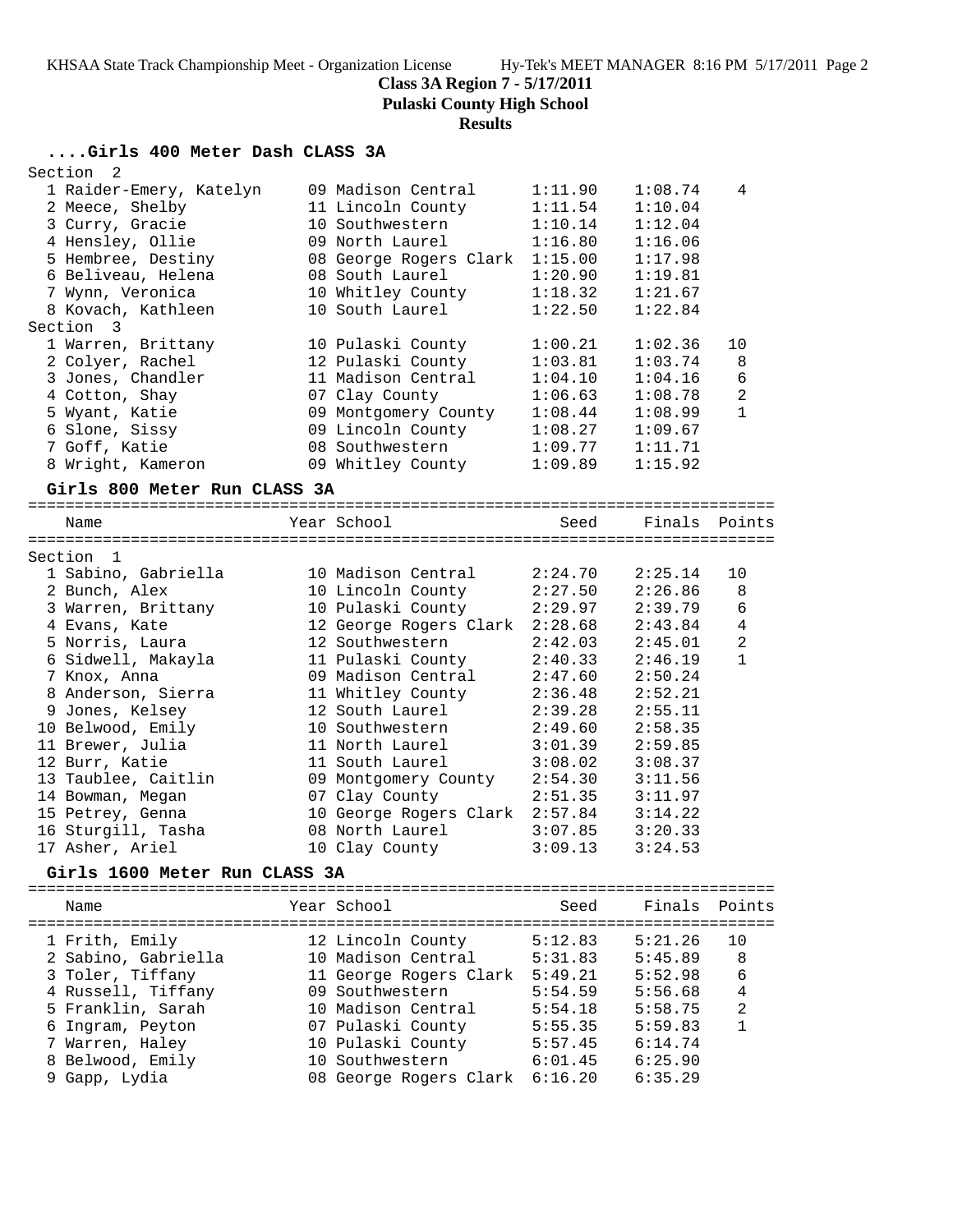**Class 3A Region 7 - 5/17/2011**

**Pulaski County High School**

#### **Results**

### **....Girls 1600 Meter Run CLASS 3A**

| 10 Brewer, Julia    | 11 North Laurel      | 6:18.94 | 6:43.85 |
|---------------------|----------------------|---------|---------|
| 11 Taublee, Caitlin | 09 Montgomery County | 6:40.23 | 6:44.86 |
| 12 Bowman, Megan    | 07 Clay County       | 6:25.29 | 6:51.86 |
| 13 Sturgill, Tasha  | 08 North Laurel      | 7:03.50 | 7:15.92 |
| 14 Cole, Megan      | 10 Whitley County    | 6:59.20 | 7:18.71 |

#### **Girls 3200 Meter Run CLASS 3A**

| Name                | Year School                     | Seed     | Finals Points |                |
|---------------------|---------------------------------|----------|---------------|----------------|
| 1 Frith, Emily      | 12 Lincoln County               | 11:19.51 | 11:39.63      | 10             |
| 2 Toler, Tiffany    | 11 George Rogers Clark 12:29.10 |          | 12:36.50      | 8              |
| 3 Marshall, Anna    | 08 Madison Central              | 12:52.94 | 12:54.09      | 6              |
| 4 Russell, Tiffany  | 09 Southwestern                 | 13:24.50 | 13:10.08      | 4              |
| 5 Ingram, Peyton    | 07 Pulaski County               | 13:00.58 | 13:11.50      | $\overline{2}$ |
| 6 Dryagin, Kristina | 10 Madison Central              | 13:27.39 | 13:29.16      |                |
| 7 Ruby, Reagan      | 09 Pulaski County               | 13:27.28 | 13:49.11      |                |
| 8 Goff, Katie       | 08 Southwestern                 | 13:33.44 | 14:09.65      |                |
| 9 Hamilton, Alyssa  | 07 South Laurel                 | 13:52.70 | 14:18.03      |                |
| 10 Brewer, Julia    | 11 North Laurel                 | 14:27.20 | 15:00.52      |                |
| 11 Darnell, Lindy   | 11 George Rogers Clark          |          | 15:41.30      |                |
| 12 Sturgill, Tasha  | 08 North Laurel                 | 15:32.72 | 15:58.01      |                |
| 13 Forrest, Marissa | 07 Montgomery County            | 16:25.12 | 15:58.91      |                |

#### **Girls 100 Meter Hurdles CLASS 3A**

================================================================================ Name Year School Seed Finals Points ================================================================================ 1 Norris, Hannah 10 Southwestern 23.44 Section 2 1 Gapp, Ivy 11 George Rogers Clark 20.52 20.04 2 Bowman, Brittany 11 Clay County 19.70 20.66 3 Wilson, MaKayla 07 North Laurel 20.44 21.23 4 Dennis, Morgan 09 Lincoln County 21.40 21.28 5 Ealy, Alisha 08 Clay County 20.50 22.26 6 Gergeleit, Wiebke 11 George Rogers Clark 23.44 22.63 Section 3 1 Shkraba, Angelica 09 Montgomery County 17.14 17.57 10 2 Holbrook, Shawnee 11 Whitley County 17.50 17.62 8 3 DeBord, Bri 10 Madison Central 18.60 18.42 6 4 Selig, Shelby 12 Southwestern 18.01 19.00 4 5 Corso, Katie 12 North Laurel 18.30 19.16 2 6 Lawson, Jeniann 09 Whitley County 19.30 19.28 1 7 Turner, Mallory 11 Madison Central 19.00 19.54 8 Mills, Alaina 10 Lincoln County 19.13 20.14

## **Girls 300 Meter Hurdles CLASS 3A**

| Name                 | Year School                    | Seed    | Finals Points |  |
|----------------------|--------------------------------|---------|---------------|--|
| Section 1            |                                |         |               |  |
| 1 Gapp, Ivy          | 11 George Rogers Clark 1:02.72 |         | 1:01.71       |  |
| 2 Gergeleit, Wiebke  | 11 George Rogers Clark 1:05.71 |         | 1:05.55       |  |
| 3 Beliveau, Laurence | 09 South Laurel                | 1:06.00 | 1:10.95       |  |
| Section 2            |                                |         |               |  |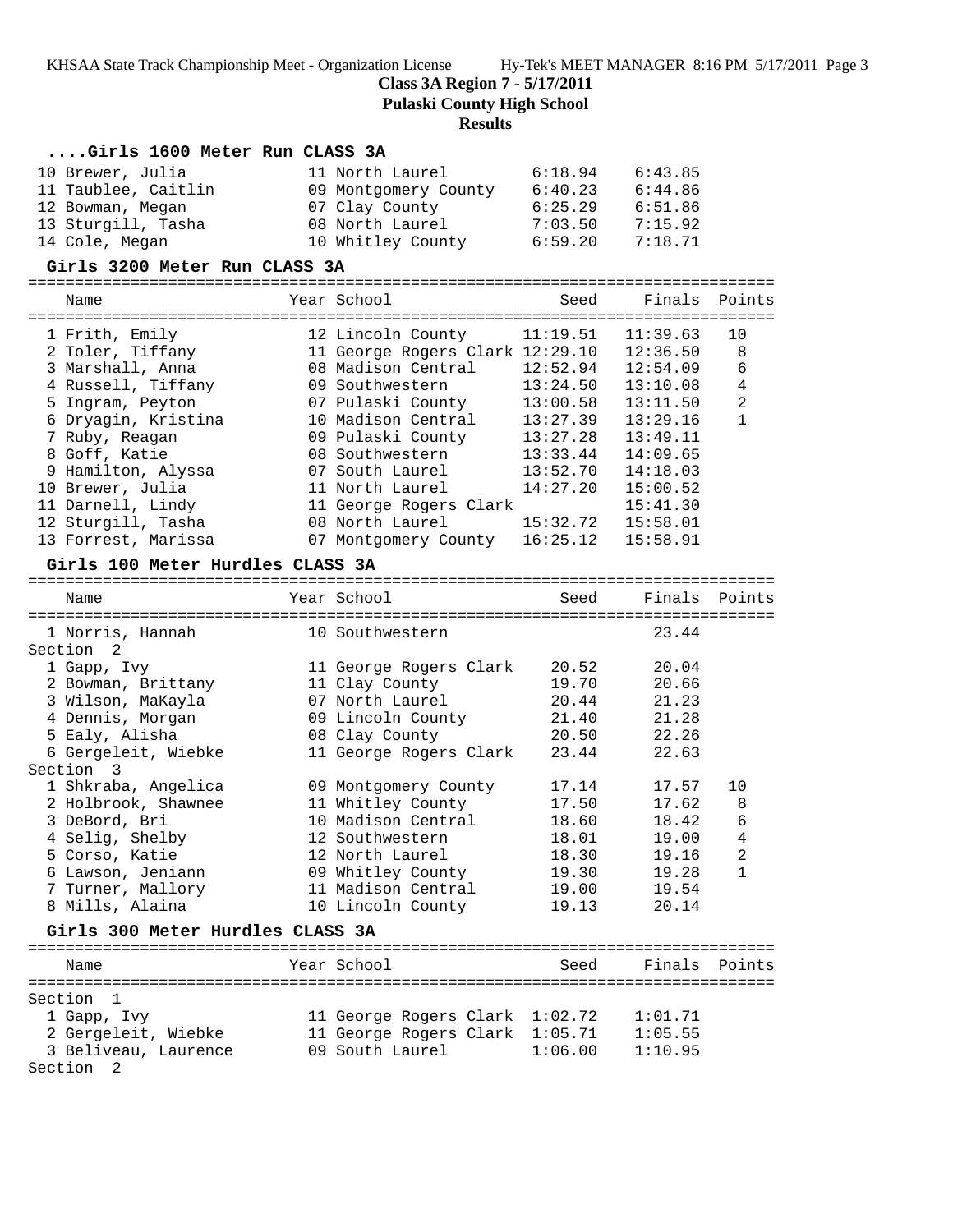**Class 3A Region 7 - 5/17/2011**

**Pulaski County High School**

### **Results**

| Girls 300 Meter Hurdles CLASS 3A |                    |                          |               |                |
|----------------------------------|--------------------|--------------------------|---------------|----------------|
| 1 Corso, Katie                   | 12 North Laurel    | 55.27                    | 55.94         |                |
| 2 Allen, Becky                   | 10 Clay County     | 58.10                    | 58.02         |                |
| 3 Norris, Hannah                 | 10 Southwestern    | 58.30                    | 59.03         |                |
| 4 Coffman, Lauren                | 09 Lincoln County  | 1:01.98                  | 1:00.06       |                |
| 5 Caperton, Sara                 | 11 South Laurel    | 1:00.20                  | 1:01.15       |                |
| 6 Mills, Alaina                  | 10 Lincoln County  | 1:01.09                  | 1:02.40       |                |
| 7 Wilson, MaKayla                | 07 North Laurel    | 59.94                    | 1:04.55       |                |
| Section 3                        |                    |                          |               |                |
| 1 Turner, Mallory                | 11 Madison Central | 50.90                    | 51.40         | 10             |
| 2 Selig, Shelby                  | 12 Southwestern    | 52.10                    | 51.96         | 8              |
| 3 DeBord, Bri                    | 10 Madison Central | 55.10                    | 52.65         | 6              |
| 4 Bowman, Brittany               | 11 Clay County     | 54.20                    | 53.38         | 4              |
| 5 Tilley, Allie                  | 12 Pulaski County  | 53.63                    | 53.75         | $\overline{a}$ |
| 6 Holbrook, Shawnee              | 11 Whitley County  | 52.80                    | 54.18         | $\mathbf{1}$   |
| 7 Lawson, Jeniann                | 09 Whitley County  | 54.22                    | 54.77         |                |
| 8 Warren, Haley                  | 10 Pulaski County  | 54.04                    | 55.06         |                |
|                                  |                    |                          |               |                |
| Girls 4x100 Meter Relay CLASS 3A |                    |                          |               |                |
| School                           |                    | Seed                     | Finals Points |                |
|                                  |                    |                          |               |                |
| Section 1                        |                    |                          |               |                |
| 1 North Laurel                   |                    | 1:06.94                  | 1:05.65       |                |
| 1) Patterson, Olivia 10          |                    | 2) Hedrick, Sierra 09    |               |                |
| 3) Harris, Haylee 09             |                    | 4) Dugger, Shay 09       |               |                |
| 5) Egner, Tara 11                |                    | 6) Hensley, Ollie 09     |               |                |
| 7) Marker, Krista 11             |                    | 8) Wilson, MaKayla 07    |               |                |
| Section 2                        |                    |                          |               |                |
| 1 Madison Central                |                    | 53.64                    | 54.04         | 10             |
| 1) Turner, Mallory 11            |                    | 2) Lane, Riley 10        |               |                |
| 3) Dawson, Zadara 11             |                    | 4) Dickens, Davis 11     |               |                |
| 5) Raider-Emery, Katelyn 09      |                    | 6) DeBord, Bri 10        |               |                |
| 7) Fortune, Tiffany 11           |                    | 8) Jones, Chandler 11    |               |                |
| 2 Lincoln County                 |                    | 54.90                    | 55.37         | 8              |
| 1) Elam, Taylor 11               |                    | 2) Saylor, Ciara 10      |               |                |
| 3) Smith, Tracy 10               |                    | 4) Spangler, Rachael 09  |               |                |
| 5) Slone, Sissy 09               |                    | 6) Newcomb, Tevin 08     |               |                |
| 3 Montgomery County              |                    | 54.95                    | 55.69         | 6              |
| 1) Queen, Caroline 10            |                    | 2) Shkraba, Alina 10     |               |                |
| 3) LaPelle, Hayley 11            |                    | 4) LaPelle, Lauren 11    |               |                |
| 5) Wyant, Katie 09               |                    | 6) Newkirk, Elizabeth 08 |               |                |
| 4 Whitley County                 |                    | 55.35                    | 56.47         | 4              |
| 1) Jackson, Mariah 10            |                    | 2) Beattie, Destiny 09   |               |                |
| 3) Siler, Leighanna 09           |                    | 4) Holbrook, Shawnee 11  |               |                |
| 5) Lawson, Jeniann 09            |                    | 6) Patrick, Elizabeth 12 |               |                |
| 7) Wright, Kameron 09            |                    | 8) Wynn, Veronica 10     |               |                |
| 5 Southwestern                   |                    | 57.05                    | 57.46         | 2              |
| 1) Selig, Shelby 12              |                    | 2) Garrett, Elise 11     |               |                |
| 3) Curry, Gracie 10              |                    | 4) Haynes, Frankie 12    |               |                |
| 5) Fothergill, Danay 12          |                    | 6) Combs, Brittany 08    |               |                |
| 7) Grant, Hannah 11              |                    | 8) Norris, Laura 12      |               |                |
| 6 Pulaski County                 |                    | 58.58                    | 58.97         | 1              |
| 1) Guffey, Kayla 10              |                    | 2) Correll, Sarah 10     |               |                |
| 3) Price, Paige 10               |                    | 4) Myers, Samantha 10    |               |                |
| 5) Weaver, Jean 08               |                    | 6) Stevens, Allie 08     |               |                |
|                                  |                    |                          |               |                |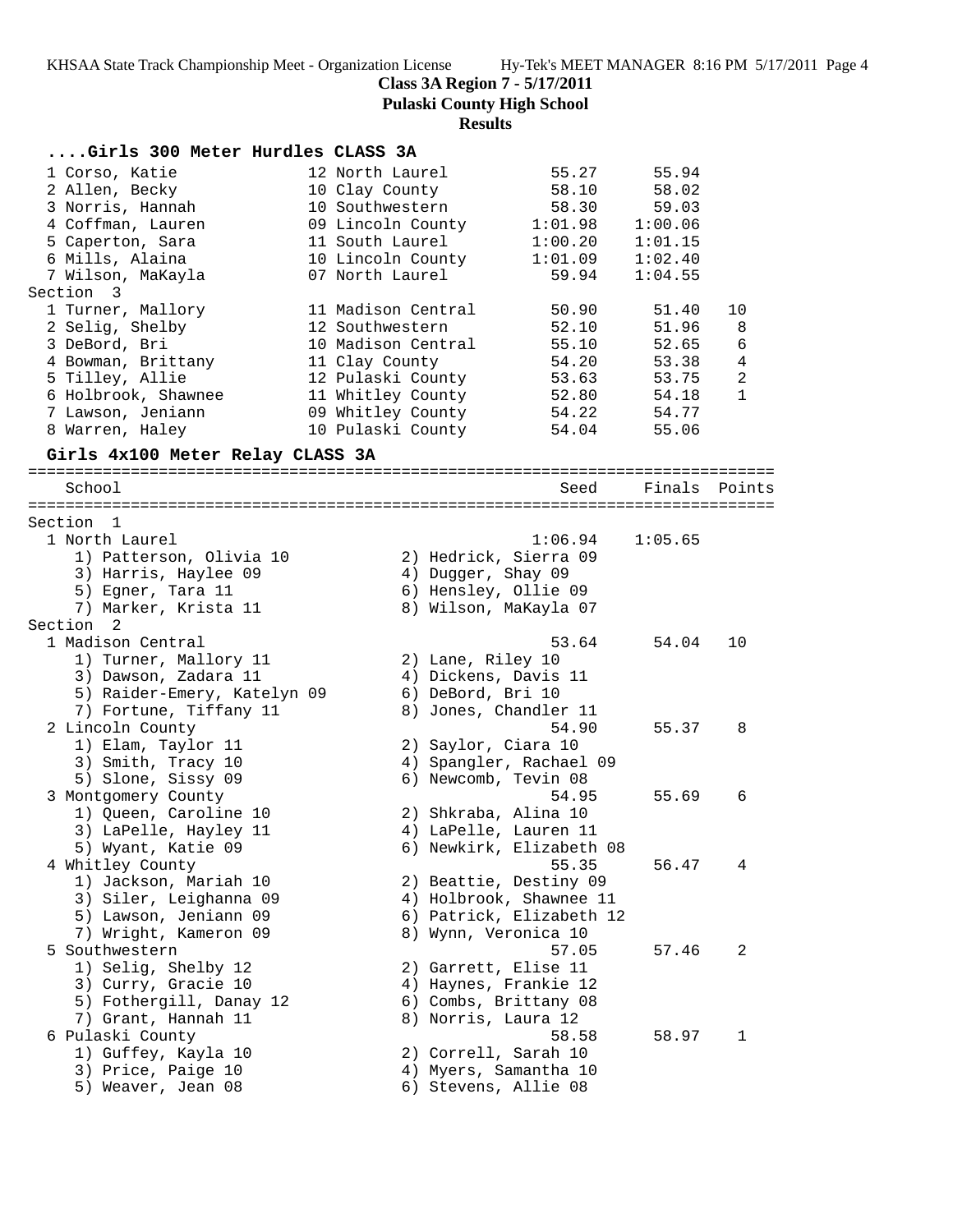**Class 3A Region 7 - 5/17/2011**

**Pulaski County High School**

#### **Results**

### **....Girls 4x100 Meter Relay CLASS 3A**

| 7) Warren, Haley 10    | 8)                     |         |                     |
|------------------------|------------------------|---------|---------------------|
| 7 South Laurel         | 57.90                  | 1:00.05 |                     |
| 1) House, Mariah 10    | 2) Joyce, Logan 10     |         |                     |
| 3) Cornett, Kayla 12   | 4) DeCarlo, Sarah 10   |         |                     |
| 5) Perkins, Jessica 12 | 6) Maxey, Kylee 10     |         |                     |
| 7) Beliveau, Helena 08 | 8) Cornett, Kayse 12   |         |                     |
| -- Clay County         | 1:01.31                | DO      | 5-9-10 Exchange Zon |
| 1) Asher, Ariel 10     | 2) Davis, Kacee 08     |         |                     |
| 3) Ealy, Alisha 08     | 4) Henson, Katelane 10 |         |                     |
|                        |                        |         |                     |

#### **Girls 4x200 Meter Relay CLASS 3A**

================================================================================ School Seed Finals Points ================================================================================ Section 1<br>1 North Laurel 1 North Laurel 2:15.80 2:16.24 1) Patterson, Olivia 10 2) Hedrick, Sierra 09 3) Harris, Haylee 09  $\hskip 1.5cm 4$ ) Dugger, Shay 09 5) Egner, Tara 11  $\qquad \qquad$  6) Hensley, Ollie 09 7) Sturgill, Tasha 08 8) Wilson, MaKayla 07 2 Clay County 2:09.94 2:22.09 1) Asher, Ariel 10 2) Davis, Kacee 08 3) Henson, Katelane 10 4) Smith, Rosa 09 Section 2<br>1 Madison Central 1 Madison Central 1:53.69 1:54.57 10 1) Stewart, Maryssa 09 2) Dawson, Zadara 11 3) Jones, Chandler 11 (4) Dickens, Davis 11 5) Lane, Riley 10 6) DeBord, Bri 10 7) Raider-Emery, Katelyn 09 8) 2 Southwestern 1:56.28 1:55.76 8 1) Selig, Shelby 12 2) Haynes, Frankie 12 3) Norris, Laura 12 4) Fothergill, Danay 12 5) Russell, Tiffany 09 6) Curry, Gracie 10 7) Goff, Katie 08 8) Garrett, Elise 11 3 Montgomery County 1:56.70 1:56.34 6 1) Shkraba, Alina 10 2) Shkraba, Angelica 09 3) LaPelle, Lauren 11 4) LaPelle, Hayley 11 5) Wyant, Katie 09 6) Newkirk, Elizabeth 08 4 Lincoln County 1:57.40 1:57.07 4 1) Elam, Taylor 11 2) Saylor, Ciara 10 3) Smith, Tracy 10 (4) Slone, Sissy 09 5) Spangler, Rachael 09 6) Newcomb, Tevin 08 5 Whitley County 1:57.89 2:00.74 2 1) Jackson, Mariah 10 2) Beattie, Destiny 09 3) Siler, Leighanna 09 4) Holbrook, Shawnee 11 5) Lawson, Jeniann 09 6) Wright, Kameron 09 7) Wynn, Veronica 10 8) 6 Pulaski County 2:02.36 2:04.84 1 1) Guffey, Keisha 10 2) Correll, Sarah 10 3) Price, Paige 10 4) Myers, Samantha 10 5) Warren, Haley 10 (6) Weaver, Jean 08 7) Stevens, Allie 08 8) 7 South Laurel 2:00.98 2:05.15 1) House, Mariah 10 2) Joyce, Logan 10 3) Maxey, Kylee 10 4) Perkins, Jessica 12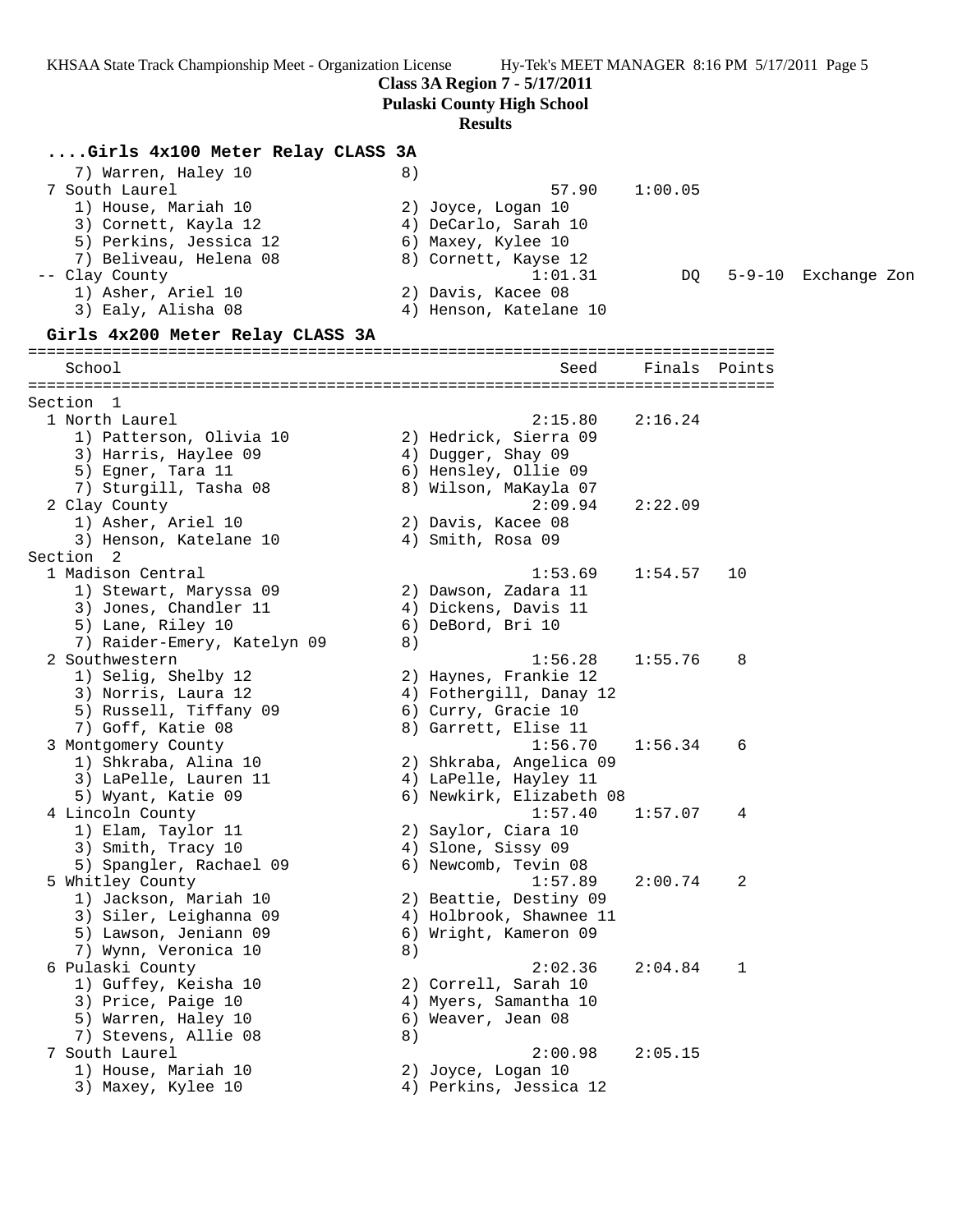**Class 3A Region 7 - 5/17/2011**

**Pulaski County High School**

# **Results**

| 8) DeCarlo, Sarah 10<br>7) Beliveau, Helena 08<br>8 George Rogers Clark<br>2:07.57<br>1) Gapp, Ivy 11<br>2) Gergeleit, Wiebke 11<br>3) Hembree, Destiny 08<br>4) Griffith, Chelsea 11<br>5) Henry, Michelle 11<br>6) Skinner, Sandra 08<br>Girls 4x400 Meter Relay CLASS 3A<br>School<br>Seed | 2:09.51<br>Finals | Points |
|-----------------------------------------------------------------------------------------------------------------------------------------------------------------------------------------------------------------------------------------------------------------------------------------------|-------------------|--------|
|                                                                                                                                                                                                                                                                                               |                   |        |
|                                                                                                                                                                                                                                                                                               |                   |        |
|                                                                                                                                                                                                                                                                                               |                   |        |
|                                                                                                                                                                                                                                                                                               |                   |        |
| Section 1                                                                                                                                                                                                                                                                                     |                   |        |
| $5:12.04$ $5:04.08$<br>1 George Rogers Clark                                                                                                                                                                                                                                                  |                   |        |
| 1) Toler, Tiffany 11<br>2) Evans, Kate 12                                                                                                                                                                                                                                                     |                   |        |
| 3) Gapp, Lydia 08<br>4) Hembree, Destiny 08                                                                                                                                                                                                                                                   |                   |        |
| 5) Gergeleit, Wiebke 11<br>6)                                                                                                                                                                                                                                                                 |                   |        |
| Section 2                                                                                                                                                                                                                                                                                     |                   |        |
| 1 Pulaski County<br>4:13.90                                                                                                                                                                                                                                                                   | 4:20.00           | 10     |
| 1) Colyer, Rachel 12<br>2) Tilley, Allie 12<br>3) Sidwell, Makayla 11<br>4) Warren, Brittany 10                                                                                                                                                                                               |                   |        |
| 5) Warren, Haley 10<br>6) Weaver, Jean 08                                                                                                                                                                                                                                                     |                   |        |
| 7) Stevens, Allie 08<br>8)                                                                                                                                                                                                                                                                    |                   |        |
| 2 Madison Central<br>4:24.15                                                                                                                                                                                                                                                                  | 4:20.53           | 8      |
| 1) Stewart, McKenze 09<br>2) Sabino, Gabriella 10                                                                                                                                                                                                                                             |                   |        |
| 4) Jones, Chandler 11<br>3) Lane, Riley 10                                                                                                                                                                                                                                                    |                   |        |
| 5) Raider-Emery, Katelyn 09<br>6) DeBord, Bri 10                                                                                                                                                                                                                                              |                   |        |
| 7) Franklin, Sarah 10<br>8)                                                                                                                                                                                                                                                                   |                   |        |
| 3 Lincoln County<br>4:30.17                                                                                                                                                                                                                                                                   | 4:40.96           | 6      |
| 1) Bunch, Alex 10<br>2) Meece, Shelby 11                                                                                                                                                                                                                                                      |                   |        |
| 3) Smith, Tracy 10<br>4) Slone, Sissy 09                                                                                                                                                                                                                                                      |                   |        |
| 5) Frith, Emily 12<br>6) Saylor, Ciara 10<br>7) Newcomb, Tevin 08<br>8)                                                                                                                                                                                                                       |                   |        |
| 4 Southwestern<br>4:31.35                                                                                                                                                                                                                                                                     | 4:43.82           | 4      |
| 1) Russell, Tiffany 09<br>2) Fothergill, Danay 12                                                                                                                                                                                                                                             |                   |        |
| 3) Belwood, Emily 10<br>4) Norris, Laura 12                                                                                                                                                                                                                                                   |                   |        |
| 5) Haynes, Frankie 12<br>6) Norris, Hannah 10                                                                                                                                                                                                                                                 |                   |        |
| 7) Goff, Katie 08<br>8) Curry, Gracie 10                                                                                                                                                                                                                                                      |                   |        |
| 5 Clay County<br>4:42.57                                                                                                                                                                                                                                                                      | 4:50.06           | 2      |
| 1) Bowman, Brittany 11<br>2) Bowman, Megan 07                                                                                                                                                                                                                                                 |                   |        |
| 3) Allen, Becky 10<br>4) Cotton, Shay 07                                                                                                                                                                                                                                                      |                   |        |
| 5) Ealy, Alisha 08<br>6) Sizemore, Helena 12                                                                                                                                                                                                                                                  |                   |        |
| 7) Smith, Rosa 09<br>8) Henson, Katelane 10                                                                                                                                                                                                                                                   |                   |        |
| 6 South Laurel<br>5:05.10                                                                                                                                                                                                                                                                     | 5:04.04           | 1      |
| 2) Jones, Kelsey 12<br>1) Joyce, Logan 10<br>3) Caperton, Sara 11                                                                                                                                                                                                                             |                   |        |
| 4) Perkins, Jessica 12<br>5) Beliveau, Helena 08<br>6) Burr, Katie 11                                                                                                                                                                                                                         |                   |        |
| 7) DeCarlo, Sarah 10<br>8) Maxey, Kylee 10                                                                                                                                                                                                                                                    |                   |        |
| 7 Whitley County<br>5:05.50                                                                                                                                                                                                                                                                   | 5:12.59           |        |
| 1) Anderson, Sierra 11<br>2) Cole, Megan 10                                                                                                                                                                                                                                                   |                   |        |
| 3) Lawson, Jeniann 09<br>4) Wright, Kameron 09                                                                                                                                                                                                                                                |                   |        |
| 5) Wynn, Veronica 10<br>6) Johnson, Maria 09                                                                                                                                                                                                                                                  |                   |        |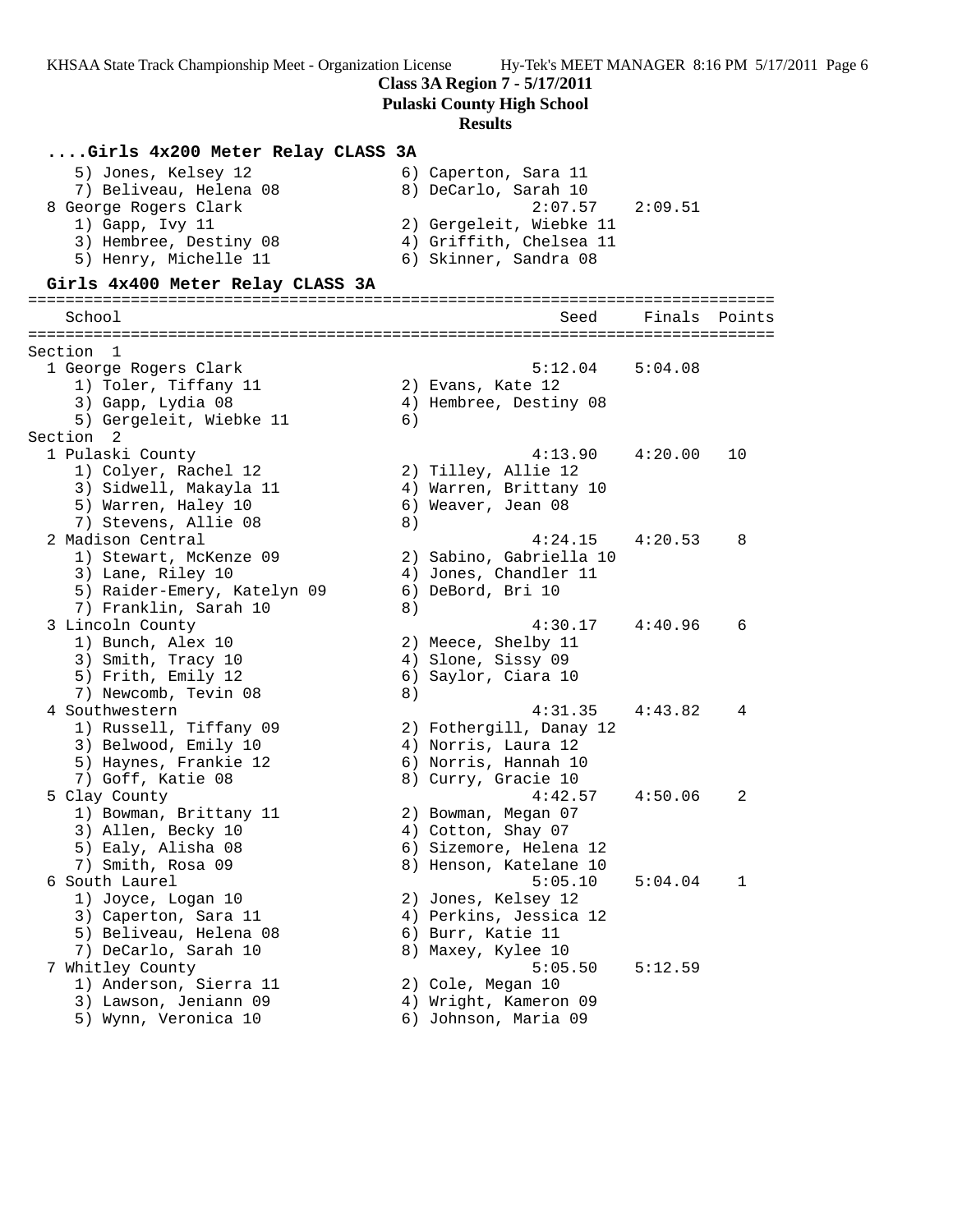## **Class 3A Region 7 - 5/17/2011**

**Pulaski County High School**

# **Results**

## **Girls 4x800 Meter Relay CLASS 3A**

| School                  |    | Seed                     | Finals Points |              |
|-------------------------|----|--------------------------|---------------|--------------|
|                         |    |                          |               |              |
| 1 Madison Central       |    | 10:22.74                 | 10:21.39      | 1 O          |
| 1) Stewart, McKenze 09  |    | 2) Eckman, Kaitlin 10    |               |              |
| 3) Franklin, Sarah 10   |    | 4) Sabino, Gabriella 10  |               |              |
| 5) Knox, Anna 09        |    | 6) Marshall, Anna 08     |               |              |
| 2 Southwestern          |    | 10:44.89                 | 10:50.44      | 8            |
| 1) Russell, Tiffany 09  |    | 2) Goff, Katie 08        |               |              |
| 3) Belwood, Emily 10    |    | 4) Norris, Laura 12      |               |              |
| 5) Curry, Gracie 10     |    | 6) Haynes, Frankie 12    |               |              |
| 3 Pulaski County        |    | 10:40.40                 | 11:01.66      | 6            |
| 1) Warren, Haley 10     |    | 2) Sidwell, Makayla 11   |               |              |
| 3) Ingram, Peyton 07    |    | 4) Weaver, Jean 08       |               |              |
| 5) Stevens, Allie 08    |    | 6) Thomas, Brandi 10     |               |              |
| 7) Warren, Brittany 10  | 8) |                          |               |              |
| 4 George Rogers Clark   |    | 11:16.20                 | 12:10.95      | 4            |
| 1) Toler, Tiffany 11    |    | 2) Evans, Kate 12        |               |              |
| 3) Petrey, Genna 10     |    | 4) Darnell, Lindy 11     |               |              |
| 5) Hembree, Destiny 08  |    | 6) Gapp, Lydia 08        |               |              |
| 5 South Laurel          |    | 11:54.40                 | 12:16.96      | 2            |
| 1) Jones, Kelsey 12     |    | 2) Hamilton, Alyssa 07   |               |              |
| 3) DeCarlo, Sarah 10    |    | 4) Burr, Katie 11        |               |              |
| 5) Beliveau, Helena 08  | 6) |                          |               |              |
| 6 North Laurel          |    | 12:45.84                 | 12:46.49      | $\mathbf{1}$ |
| 1) Wilson, MaKayla 07   |    | 2) Sturgill, Tasha 08    |               |              |
| 3) Patterson, Olivia 10 |    | 4) Hedrick, Sierra 09    |               |              |
| 5) Brewer, Julia 11     |    | 6) Corso, Katie 12       |               |              |
| 7) Dugger, Shay 09      | 8) |                          |               |              |
| 7 Montgomery County     |    | 11:38.00                 | 12:49.62      |              |
| 1) Becraft, Melissa 10  |    | 2) Taublee, Caitlin 09   |               |              |
| 3) Wyant, Katie 09      |    | 4) Newkirk, Elizabeth 08 |               |              |
| 5) Forrest, Marissa 07  |    | 6) Prekopa, Bethany 07   |               |              |
|                         |    |                          |               |              |

## **Boys 100 Meter Dash CLASS 3A**

| Name                                                      | Year School <b>Super</b>    | Seed  | Finals Points |                 |            |
|-----------------------------------------------------------|-----------------------------|-------|---------------|-----------------|------------|
| =====================<br>Section <sub>1</sub>             |                             |       |               |                 |            |
| 1 Hacker, Jansen                                          | 10 North Laurel 12.36 13.29 |       |               |                 |            |
| 2 Israel, Elijah                                          | 09 George Rogers Clark      |       | 16.49         |                 |            |
| Section 2                                                 |                             |       |               |                 |            |
| 1 Cummins, Carl Lewis                                     | 10 Lincoln County           | 11.83 | 11.91 4       |                 |            |
| 2 Rose, Chase                                             | 09 Whitley County           | 11.90 | 12.07         |                 |            |
| 3 Helton, Ryan                                            | 12 South Laurel             | 12.20 | 12.19         |                 |            |
|                                                           |                             |       | 11.79 12.24   |                 |            |
|                                                           |                             |       | 12.05 12.34   |                 |            |
| 6 Beeding, Ryne                                           | 12 Lincoln County           | 11.80 | 12.67         |                 |            |
| Section 3                                                 |                             |       |               |                 |            |
| 1 Harris, Damien                                          | 08 Madison Central          |       | 10.90 11.23   | 10              |            |
|                                                           |                             |       | 11.54 11.77   | $7\overline{ }$ | Tie 11.773 |
| 2 Letner, Ralph                         12 Pulaski County |                             | 11.44 | 11.77         | 7               | Tie 11.773 |
|                                                           |                             | 11.40 | 11.93         | 2               |            |
| 5 Lockridge, Lance                 10 Montgomery County   |                             |       | 11.65 11.96   | $\mathbf{1}$    |            |
|                                                           |                             |       | 11.09 11.97   |                 |            |
| 7 Burchfield, Josh                                        | 10 Clay County              | 11.62 | 12.11         |                 |            |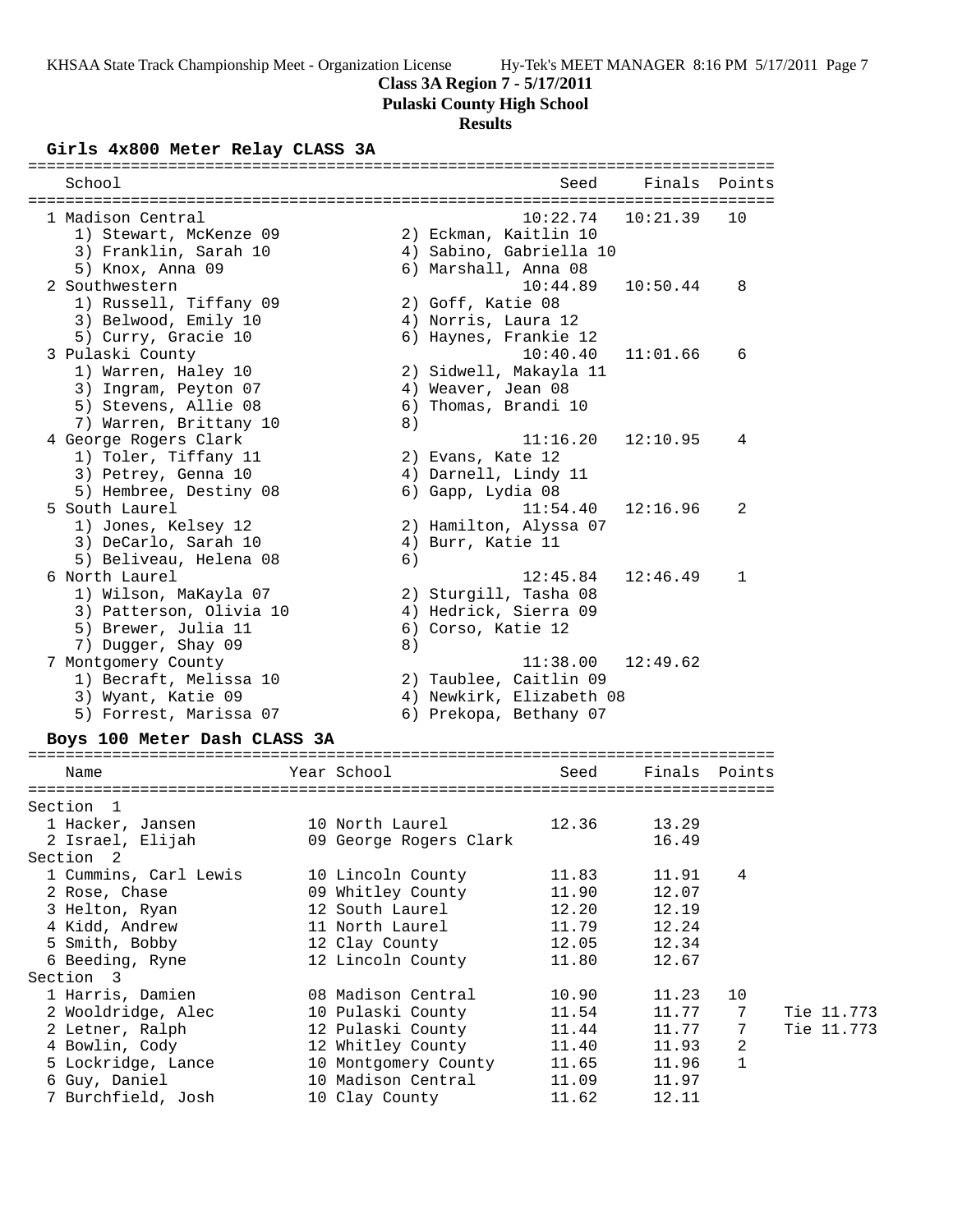## **Class 3A Region 7 - 5/17/2011**

**Pulaski County High School**

## **Results**

**Boys 200 Meter Dash CLASS 3A**

| Name                  | Year School            | Seed  | Finals Points |                      |
|-----------------------|------------------------|-------|---------------|----------------------|
| Section <sub>1</sub>  |                        |       |               |                      |
| 1 Robinson, Eric      | 12 North Laurel        | 28.10 | 29.42         |                      |
| Section 2             |                        |       |               |                      |
| 1 Kemp, Zach          | 11 Clay County         | 24.69 | 24.41         |                      |
| 2 Botts, Aaron        | 09 Montgomery County   | 25.24 | 25.59         |                      |
| 3 Dixon, John         | 08 George Rogers Clark | 26.48 | 25.88         |                      |
| 4 Causey, Stephen     | 10 North Laurel        | 24.90 | 26.23         |                      |
| 5 Foley, Ricky        | 11 Lincoln County      | 24.73 | 27.55         |                      |
| Section 3             |                        |       |               |                      |
| 1 Harris, Damien      | 08 Madison Central     | 23.10 | 23.41         | 10                   |
| 2 Davis, Mark         | 11 George Rogers Clark | 22.64 | 23.44         | 8                    |
| 3 Wooldridge, Alec    | 10 Pulaski County      | 23.74 | 23.91         | 6                    |
| 4 Poston, Jeffrey     | 12 South Laurel        | 23.30 | 24.14         | 4                    |
| 5 Letner, Ralph       | 12 Pulaski County      | 23.54 | 24.34         | $\overline{2}$       |
| 6 Cummins, Carl Lewis | 10 Lincoln County      | 23.83 | 24.38         | $\mathbf{1}$         |
| 7 Lane, Clayton       | 12 Madison Central     | 23.10 | 24.44         |                      |
| -- Vanover, Tyler     | 12 Whitley County      | 23.87 | DO            | 5-11-1d Outside Assi |

#### **Boys 400 Meter Dash CLASS 3A**

================================================================================ Name Year School Seed Finals Points

| Section <sub>1</sub>        |                                   |         |               |                |
|-----------------------------|-----------------------------------|---------|---------------|----------------|
| 1 Smith, Jordan             | 09 Lincoln County 1:00.27 1:00.79 |         |               |                |
| 2 Hinely, John              | 09 George Rogers Clark            |         | 1:02.06       |                |
| 3 Cox, Cody                 | 10 George Rogers Clark            |         | 1:07.67       |                |
| Section 2                   |                                   |         |               |                |
| 1 Richardson, Sean          | 12 Montgomery County 55.69 53.95  |         |               | 6              |
| 2 Carrier, Matt             | 12 Lincoln County 56.30 57.16     |         |               |                |
| 3 Alexander, Adam           | 12 Southwestern                   |         | 58.23 57.18   |                |
| 4 Causey, Stephen           | 10 North Laurel 57.00 57.66       |         |               |                |
| 5 Smith, Austin             | 09 South Laurel 59.70 1:01.05     |         |               |                |
| 6 Vonwechmar, Tyler         | 12 Madison Central 57.85 1:01.44  |         |               |                |
| 7 Flatt, Aaron              | 09 Southwestern                   | 1:00.00 | 1:04.39       |                |
| Section 3                   |                                   |         |               |                |
| 1 Word, Brandon             | 11 Clay County                    |         | 54.76 53.55   | 10             |
| 2 Von Kolln, Marc           | 10 Pulaski County                 |         | 53.10 53.82   | 8              |
| 3 Eads, Michael             | 12 Pulaski County                 |         | 54.78 54.93   | $\overline{4}$ |
| 4 Vanover, Tyler            | 12 Whitley County                 |         | 54.48 55.22   | $\overline{a}$ |
| 5 Randolph, Gregory         | 11 North Laurel                   |         | 53.02 55.32   | $\mathbf{1}$   |
| 6 Wombles, Travis           | 12 Clay County 54.65 55.38        |         |               |                |
| 7 Marcum, Dawson            | 11 Madison Central                |         | 55.43 55.68   |                |
| Boys 800 Meter Run CLASS 3A |                                   |         |               |                |
|                             |                                   |         |               |                |
| Name                        | Year School <b>Sand</b>           | Seed    | Finals Points |                |
|                             |                                   |         |               |                |
| Section 1                   |                                   |         |               |                |

| 1 Dixon, Clay      | 11 George Rogers Clark 2:02.49 |         | 2:03.12 | 10       |
|--------------------|--------------------------------|---------|---------|----------|
| 2 Williams, Jerome | 11 Madison Central             | 2:06.90 | 2:04.79 | <b>R</b> |
| 3 Goldson, Jimmy   | 09 Pulaski County              | 2:07.62 | 2:06.14 | -6       |
| 4 Melton, Robert   | 12 North Laurel                | 2:04.91 | 2:07.68 | 4        |
| 5 Miller, Jacob    | 12 Southwestern                | 2:08.00 | 2:08.03 | 2        |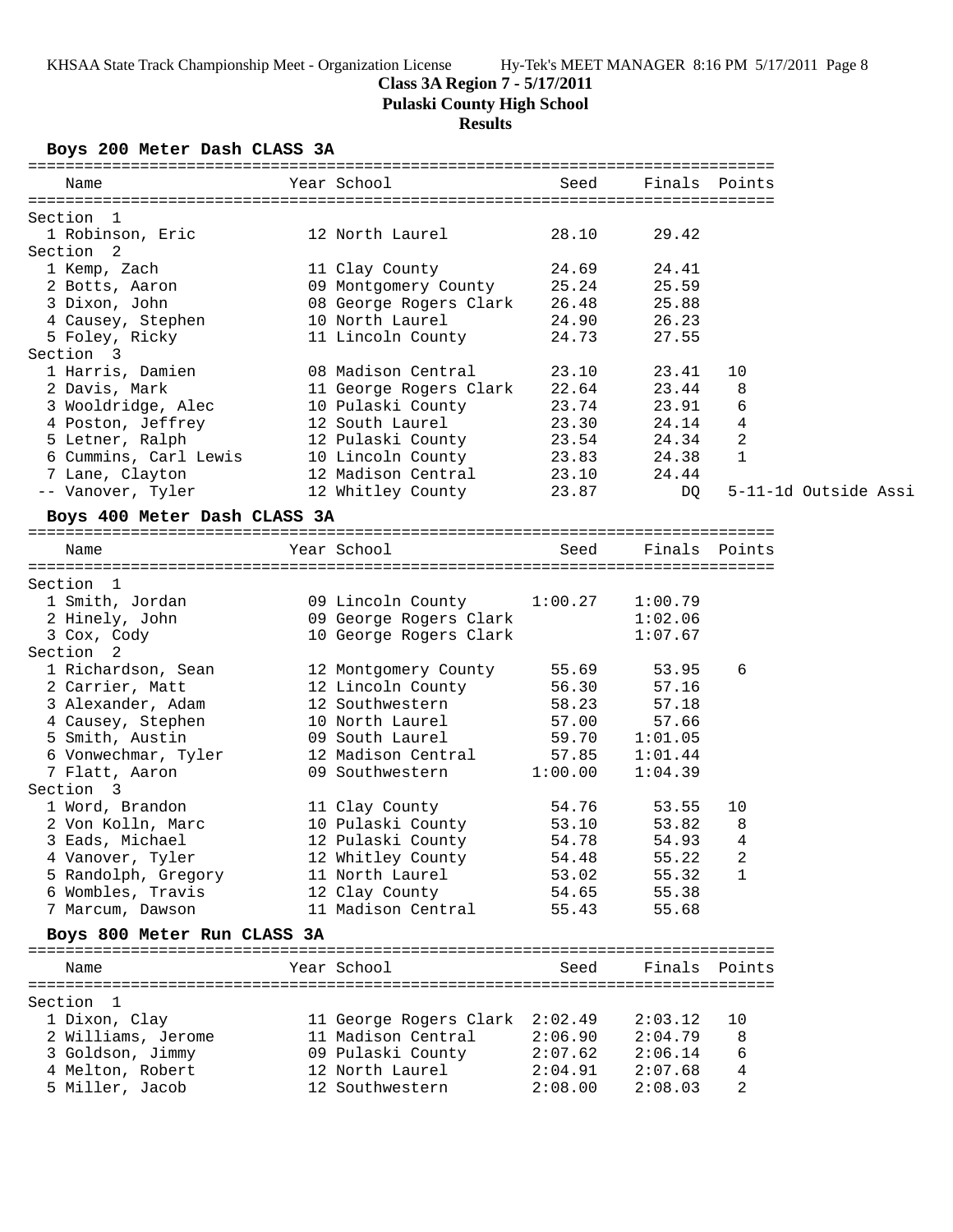**Class 3A Region 7 - 5/17/2011**

**Pulaski County High School**

#### **Results**

### **....Boys 800 Meter Run CLASS 3A**

| 6 Hyden, Austin     | 09 Pulaski County      | 2:06.10 | 2:12.44 |  |
|---------------------|------------------------|---------|---------|--|
| 7 Foley, Ricky      | 11 Lincoln County      | 2:13.92 | 2:13.19 |  |
| 8 Randolph, Gregory | 11 North Laurel        | 2:05.78 | 2:16.33 |  |
| 9 Jarvis, Zack      | 10 Madison Central     | 2:10.70 | 2:17.63 |  |
| 10 Petrey, Ben      | 09 George Rogers Clark | 2:16.40 | 2:20.08 |  |
| 11 Dyehouse, Storm  | 12 Lincoln County      | 2:22.30 | 2:21.37 |  |
| 12 Marlow, Blake    | 11 Whitley County      | 2:21.87 | 2:26.29 |  |
| 13 Bowling, Clay    | 10 Clay County         |         | 2:27.72 |  |
| 14 Hacker, Tanner   | 09 Clay County         |         | 2:30.07 |  |
| 15 Kilby, Aaron     | 10 South Laurel        | 2:30.80 | 2:33.03 |  |
| 16 DeRose, Patrick  | 10 South Laurel        | 2:28.30 | 2:37.50 |  |
|                     |                        |         |         |  |

### **Boys 1600 Meter Run CLASS 3A**

================================================================================ Name Year School Seed Finals Points ================================================================================ 4 Blevins, Mason 09 Pulaski County 4:40.72 4:42.01 8 5 Carlson, Brian 08 Lincoln County 4:44.06 4:44.55 6 6 Goldson, Jimmy 09 Pulaski County 4:42.59 4:40.51 10 7 Melton, Robert 12 North Laurel 4:45.60 4:52.19 1 8 White, Alex 11 George Rogers Clark 4:44.90 4:49.05 4 9 Gaynor, Layne 10 North Laurel 4:48.90 4:51.63 2 10 Brookshire, Grayson 09 George Rogers Clark 4:53.76 5:02.01 11 Chenault, Howard 10 Madison Central 5:02.59 5:06.64 12 Bowling, Clay 10 Clay County 5:23.10 5:31.99 13 Gorley, Jacob 10 Lincoln County 5:13.29 5:28.33 14 Teeples, Kye 12 Madison Central 5:04.40 5:09.10 15 Phelps, Justin 10 South Laurel 5:30.40 5:30.16 16 Poston, Daniel 07 South Laurel 6:16.40 6:49.87 -- Archer, Brandon 12 Whitley County 5:51.82 DNF 2 Laps completed -- Tounge, Michael 11 Southwestern 4:54.00 5:01.61 -- Hacker, Tanner 09 Clay County 5:27.90 5:30.82 -- McGuire, Ryan 09 Montgomery County 5:44.30 5:57.01

================================================================================

### **Boys 3200 Meter Run CLASS 3A**

| Name                  | Year School                     | Seed     | Finals Points |    |
|-----------------------|---------------------------------|----------|---------------|----|
| 1 White, Alex         | 11 George Rogers Clark 10:09.15 |          | 10:10.53      | 10 |
| 2 Blevins, Mason      | 09 Pulaski County               | 10:24.65 | 10:17.32      | 8  |
| 3 Gaynor, Layne       | 10 North Laurel                 | 10:30.78 | 10:30.99      | 6  |
| 4 Carlson, Brian      | 08 Lincoln County               | 10:34.50 | 10:37.00      | 4  |
| 5 Stevens, Mason      | 09 Pulaski County               | 10:39.58 | 10:52.89      | 2  |
| 6 Teeples, Kye        | 12 Madison Central              | 11:44.60 | 11:07.84      | 1  |
| 7 Owens, Corey        | 10 Southwestern                 | 11:09.00 | 11:15.07      |    |
| 8 Jones, Jacob        | 10 Southwestern                 | 11:12.00 | 11:19.04      |    |
| 9 Bailey, Brandon     | 10 George Rogers Clark          |          | 11:36.92      |    |
| 10 Burchell, Garrison | 10 North Laurel                 | 11:59.60 | 11:39.53      |    |
| 11 Gorley, Jacob      | 10 Lincoln County               |          | 11:48.39      |    |
| 12 Lovins, Trey       | 10 South Laurel                 | 12:10.63 | 12:19.24      |    |
| 13 Shade, Lincoln     | 11 Madison Central              | 10:50.27 | 12:38.51      |    |
| 14 Bowling, Clay      | 10 Clay County                  | 12:04.93 | 12:55.98      |    |
| 15 Dugger, Brandon    | 12 Whitley County               | 12:36.00 | 13:19.40      |    |
| 16 Root, Michael      | 09 Clay County                  | 13:52.17 | 13:35.81      |    |
| 17 Poston, Daniel     | 07 South Laurel                 | 13:38.86 | 14:30.39      |    |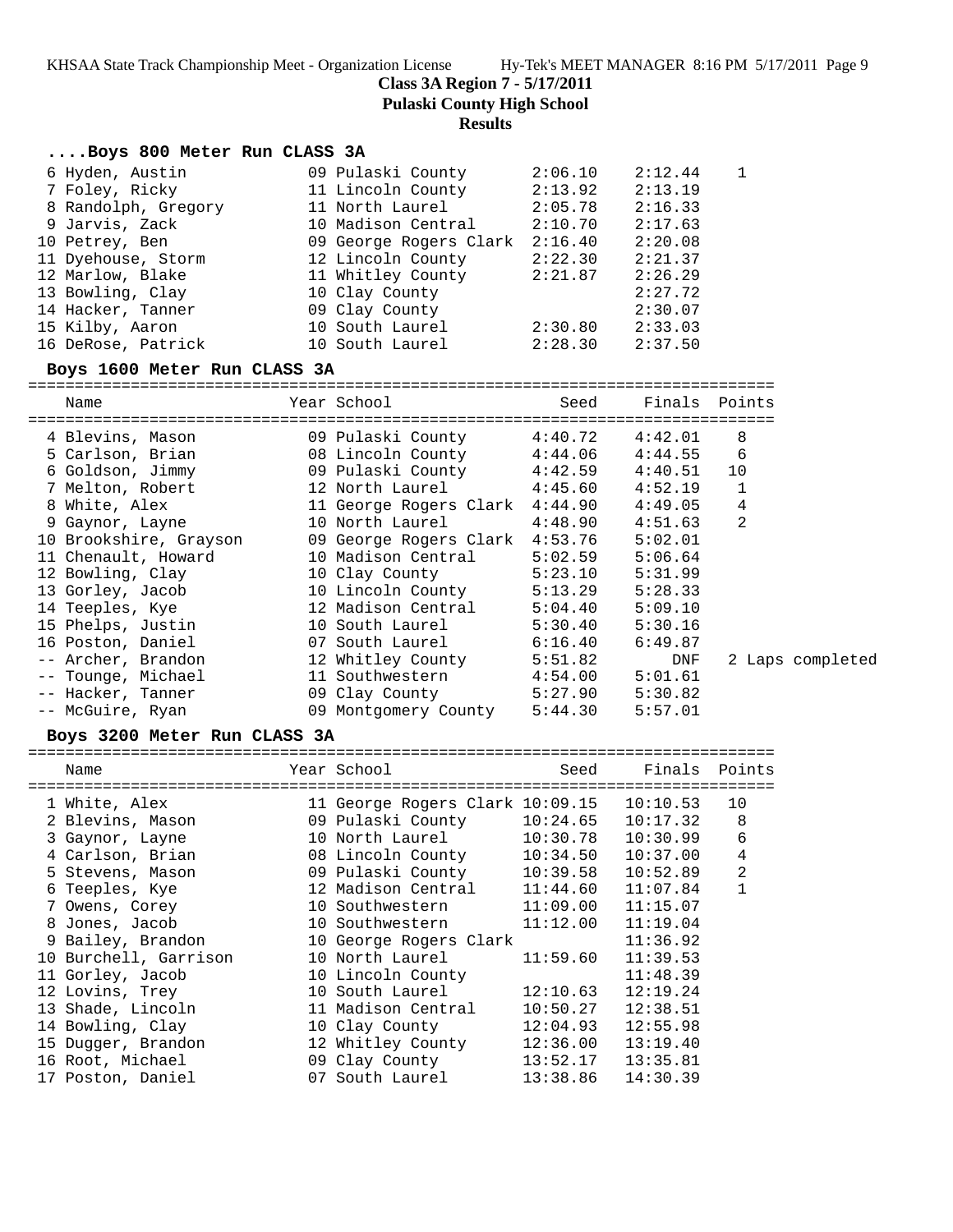## **Class 3A Region 7 - 5/17/2011**

**Pulaski County High School**

# **Results**

**Boys 110 Meter Hurdles CLASS 3A**

| Name                            | Year School                                                  | Seed        |             | Finals Points  |
|---------------------------------|--------------------------------------------------------------|-------------|-------------|----------------|
| 1 Hudson, Jake                  | 09 Pulaski County                                            |             | 21.22 20.23 | 2              |
| 2 Melton, Thomas                | 08 North Laurel                                              | 21.40       | 23.06       |                |
| Section<br>2                    |                                                              |             |             |                |
| 1 Wooldridge, Zach              | 12 Pulaski County                                            | 15.84       | 16.30       | 10             |
| 2 Hyde, Corey                   | 11 North Laurel                                              | 16.10       | 17.24       | 8              |
| 3 Word, Brandon                 | 11 Clay County                                               | 17.15       | 17.38       | 6              |
| 4 Kurzeika, Brian               | 10 Whitley County                                            | 18.16       | 18.69       | $\overline{4}$ |
| 5 Johnson, Dustin               | 12 Madison Central                                           | 19.60       | 20.34       | 1              |
| 6 Dent, Nate                    | 09 George Rogers Clark 20.34                                 |             | 20.44       |                |
| 7 Buris, Brandon                |                                                              |             | 20.80       |                |
| 8 Phelps, Austin                | 09 George Rogers Clark 20.64<br>10 South Laurel              | 20.40 21.45 |             |                |
| Boys 300 Meter Hurdles CLASS 3A |                                                              |             |             |                |
|                                 |                                                              |             |             |                |
| Name                            | Year School                                                  | Seed        | Finals      | Points         |
| Section 1                       |                                                              |             |             |                |
| 1 Kurzeika, Brian               | 10 Whitley County                                            | 49.78       | 47.65       |                |
| 2 Botts, Aaron                  | 09 Montgomery County                                         | 51.10       | 50.42       |                |
| 3 Root, Michael                 | 09 Clay County                                               | 49.62       | 52.02       |                |
| 4 Manning, Cody                 | 12 South Laurel                                              | 52.93       | 53.27       |                |
| 5 Melton, Thomas                | 08 North Laurel                                              | 52.62       | 54.35       |                |
| 6 Buris, Brandon                |                                                              |             | 54.74       |                |
| 7 Dent, Nate                    | 09 George Rogers Clark 52.24<br>09 George Rogers Clark 50.76 |             | 55.98       |                |
| 8 Murphy, Robert                | 09 Montgomery County                                         | 55.00       | 56.92       |                |
| Section 2                       |                                                              |             |             |                |
| 1 Wooldridge, Zach              | 12 Pulaski County                                            | 42.67       | 42.65       | 10             |
| 2 Gaskin, Charlie               | 12 South Laurel                                              | 43.60       | 43.93       | 8              |
| 3 Coleman, Darion               | 09 Madison Central                                           | 44.60       | 44.51       | $\epsilon$     |
| 4 Hyde, Corey                   | 11 North Laurel                                              | 44.50       | 45.05       | $\overline{4}$ |
| 5 Hudson, Jake                  | 09 Pulaski County                                            | 46.55       | 46.01       | $\overline{2}$ |
| 6 Hoard, Garrett                | 11 Clay County                                               | 46.99       | 47.23       | $\mathbf{1}$   |
| 7 Johnson, Dustin               | 12 Madison Central                                           | 46.30       | 49.14       |                |
| 8 Archer, Brandon               | 12 Whitley County                                            | 48.30       | 50.44       |                |
|                                 |                                                              |             |             |                |
| Boys 4x100 Meter Relay CLASS 3A |                                                              |             |             |                |
| School                          |                                                              | Seed        |             | Finals Points  |
|                                 |                                                              |             |             |                |
| 1 Montgomery County             |                                                              | 45.35       | 45.63       | 10             |
| 1) Lockridge, Lance 10          | 2) Huff, Mckenzie 12                                         |             |             |                |
| 3) Dotson, Seth 12              | 4) McCane, Daryl 11                                          |             |             |                |
| 5) Covey, Justin 12             | 6) David, Caio 12                                            |             |             |                |
| 2 Madison Central               |                                                              | 45.94       | 46.21       | 8              |
| 1) Coyle, Austin 10             | 2) Williams, Justin 12                                       |             |             |                |
| 3) Guy, Daniel 10               | 4) Harris, Damien 08                                         |             |             |                |
| 5) Coleman, Darion 09           | 6) Lane, Clayton 12                                          |             |             |                |
| 7) Marcum, Dawson 11            | 8)                                                           |             |             |                |
| 3 Pulaski County                |                                                              | 46.44       | 46.55       | 6              |
| 1) Wooldridge, Alec 10          | 2) O'Conner, Josh 10                                         |             |             |                |
| 3) Hall, Aaron 10               | 4) Letner, Ralph 12                                          |             |             |                |
| 5) Heinen, Jacob 11             | 6) Jackson, Tyler 11                                         |             |             |                |
| 7) Cox, Caleb 08                | 8) Wiliams, Matt 12                                          |             |             |                |
|                                 |                                                              |             |             |                |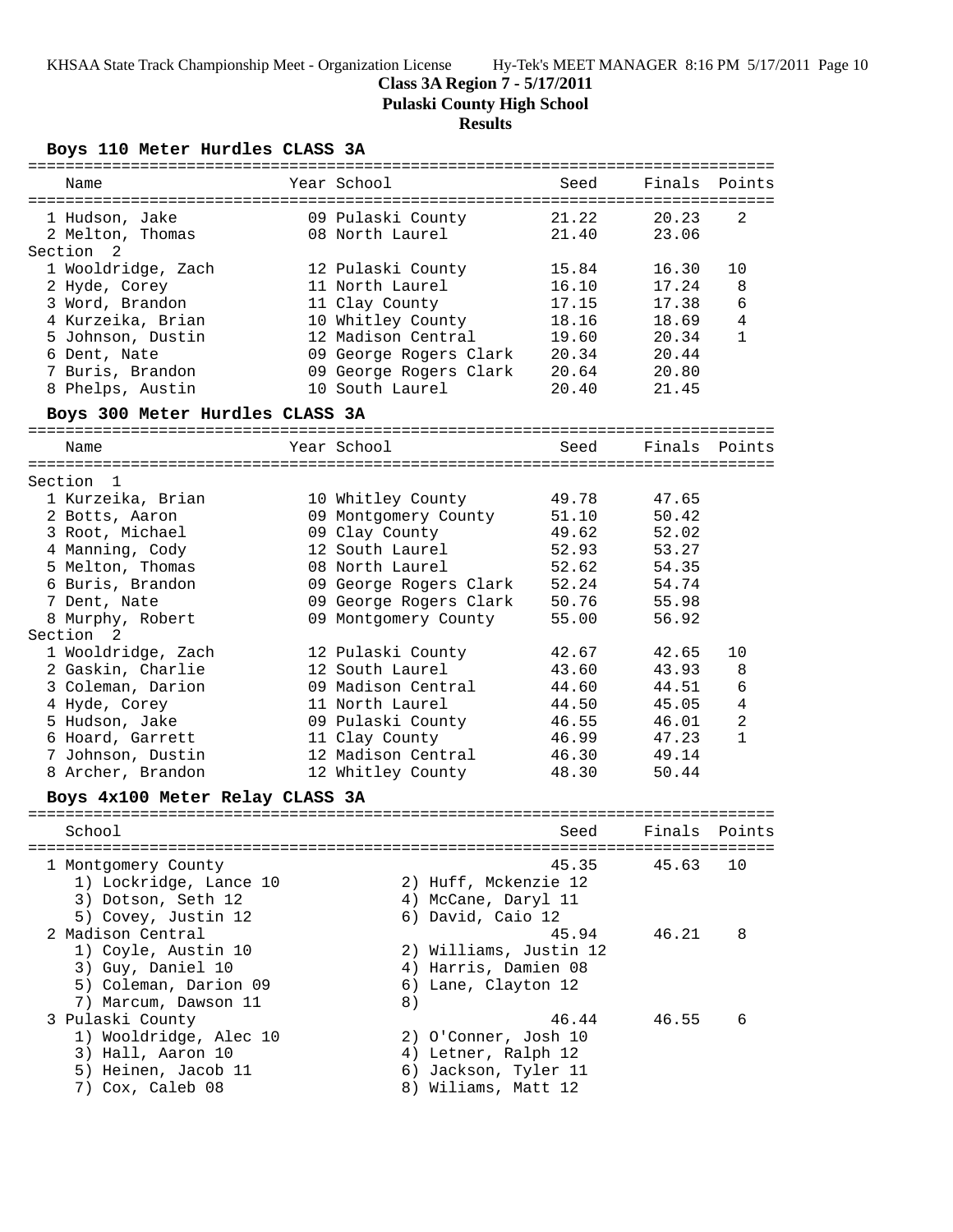**Class 3A Region 7 - 5/17/2011**

**Pulaski County High School**

# **Results**

## **....Boys 4x100 Meter Relay CLASS 3A**

| 4 South Laurel                  | 1) Gilbert, Brandon 10<br>3) Khan, Kevon 12<br>5) Helton, Ryan 12<br>7) Phelps, Austin 10                            |    | 46.60<br>2) Poston, Jeffrey 12<br>4) Gaskin, Charlie 12<br>6) Prichard, Jeremy 10<br>8) Gaskin, Sam 10              | 47.14          | 4      |
|---------------------------------|----------------------------------------------------------------------------------------------------------------------|----|---------------------------------------------------------------------------------------------------------------------|----------------|--------|
| 5 Lincoln County                | 1) Beeding, Ryne 12<br>3) Dunn, Carter 09<br>5) Hill, Zac 12<br>7) Shofner, Luke 09                                  |    | 47.95<br>2) Cummins, Carl Lewis 10<br>4) Dunn, Jake 09<br>6) Foley, Ricky 11<br>8) Cummins, Royce 08                | 48.68          | 2      |
| 6 Whitley County                | 1) Bowlin, Cody 12<br>3) Reeves, Cameron 11<br>5) Hamilton, Ethan 11<br>7) Petrey, Aaron 11                          |    | 48.20<br>2) Hendrickson, Kevin 10<br>4) Rose, Chase 09<br>6) Nichols, Joshua 10<br>8) Swafford, Cody 09             | 49.64          | 1      |
| 7 Clay County<br>8 North Laurel | 1) Burchfield, Josh 10<br>3) Smith, Bobby 12<br>5) Alevras, Nick 07                                                  | 6) | 47.86<br>2) Roberts, John 11<br>4) West, Jarrod 12<br>51.96                                                         | 50.35<br>58.73 |        |
|                                 | 1) Hacker, Jakob 08<br>3) Napier, Garrett 07<br>5) Hacker, Jansen 10<br>7) Strong, Connor 12                         |    | 2) Sizemore, Taylor 08<br>4) Lambert, Chance 09<br>6) Robinson, Eric 12<br>8) Rednour, Jonathon 12                  |                |        |
|                                 | Boys 4x200 Meter Relay CLASS 3A                                                                                      |    |                                                                                                                     |                |        |
| School                          |                                                                                                                      |    | Seed                                                                                                                | Finals         | Points |
| Section 1                       |                                                                                                                      |    |                                                                                                                     |                |        |
| 1 North Laurel                  | 1) Robinson, Eric 12                                                                                                 |    | 1:46.21<br>2) Lambert, Chance 09                                                                                    | 1:51.14        |        |
|                                 | 3) Nelson, Aaron 11<br>5) Burchell, Garrison 10<br>7) Napier, Garrett 07                                             |    | 4) Hacker, Jansen 10<br>6) Melton, Thomas 08<br>8) Hacker, Jakob 08                                                 |                |        |
| Section <sub>2</sub>            |                                                                                                                      |    |                                                                                                                     |                |        |
| 1 Madison Central               | 1) Marcum, Dawson 11<br>3) Lane, Clayton 12<br>5) Williams, Justin 12<br>7) Coleman, Darion 09                       |    | 1:35.50<br>2) Coyle, Austin 10<br>4) Harris, Damien 08<br>6) Vonwechmar, Tyler 12<br>8) Guy, Daniel 10              | 1:34.79        | 10     |
| 2 Pulaski County                | 1) Wooldridge, Alec 10<br>3) O'Conner, Josh 10                                                                       |    | 1:36.11<br>2) Wooldridge, Zach 12<br>4) Letner, Ralph 12<br>6) Wiliams, Matt 12                                     | 1:35.41        | 8      |
|                                 | 5) Hall, Aaron 10                                                                                                    |    |                                                                                                                     |                |        |
| 3 Clay County                   | 7) Jackson, Tyler 11<br>1) Burchfield, Josh 10<br>3) Wombles, Travis 12<br>5) Smith, Bobby 12<br>7) Roberts, John 11 |    | 8) Cox, Caleb 08<br>1:37.84<br>2) Kemp, Zach 11<br>4) Word, Brandon 11<br>6) West, Jarrod 12<br>8) Alevras, Nick 07 | 1:36.85        | 6      |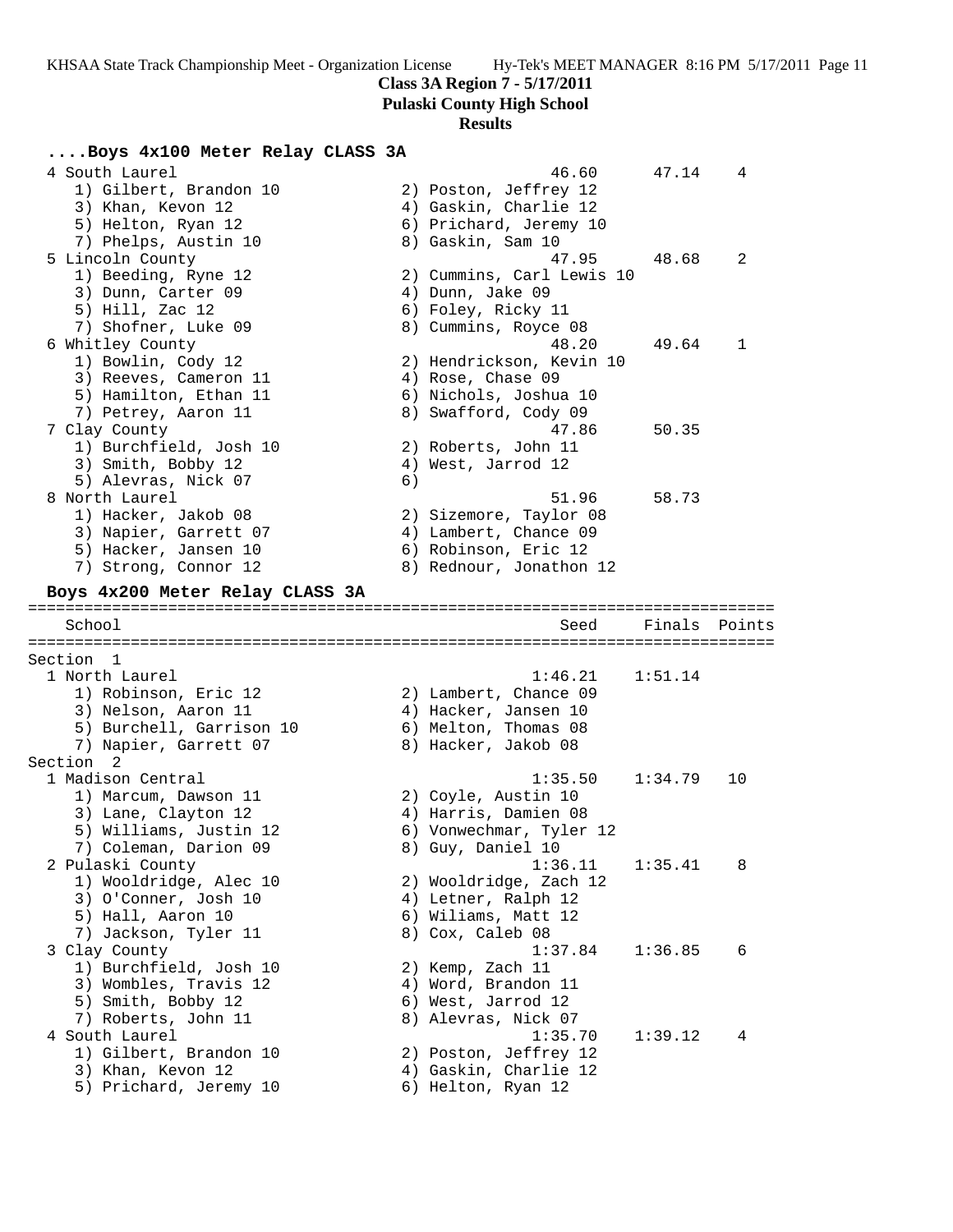**Class 3A Region 7 - 5/17/2011**

**Pulaski County High School**

#### **Results**

### **....Boys 4x200 Meter Relay CLASS 3A**

| 7) Smith, Austin 09       | 8) DeRose, Patrick 10    |                |
|---------------------------|--------------------------|----------------|
| 5 Montgomery County       | $1:39.14$ $1:39.62$ 2    |                |
| 1) Botts, Aaron 09        | 2) Boswell, Mark 09      |                |
| 3) McCane, Daryl 11       | 4) Covey, Justin 12      |                |
| 5) Dotson, Seth 12        | 6) Huff, Mckenzie 12     |                |
| 6 Lincoln County          | $1:39.50$ $1:40.46$      | $\overline{1}$ |
| 1) Cummins, Carl Lewis 10 | 2) Foley, Ricky 11       |                |
| 3) Dunn, Carter 09        | 4) Dunn, Jake 09         |                |
| 5) Beeding, Ryne 12       | 6) Cummins, Royce 08     |                |
| 7) Hill, Zac 12           | 8) Shofner, Luke 09      |                |
| 7 Whitley County          | $1:39.99$ $1:42.29$      |                |
| 1) Bowlin, Cody 12        | 2) Hendrickson, Kevin 10 |                |
| 3) Rose, Chase 09         | 4) Vanover, Tyler 12     |                |
| 5) Siler, Jon 10          | 6) Petrey, Aaron 11      |                |
| 7) Nichols, Joshua 10     | 8) Hamilton, Ethan 11    |                |
| 8 George Rogers Clark     | $1:41.40$ $1:47.03$      |                |
| 1) Dixon, John 08         | 2) Dent, Nate 09         |                |
| 3) Buris, Brandon 09      | 4) Goldhaun, Taylor 09   |                |
| 5) Banks, James 09        | 6) Hinely, John 09       |                |
| 7) Daugherty, Matt 09     | 8) Petrey, Ben 09        |                |
|                           |                          |                |

### **Boys 4x400 Meter Relay CLASS 3A**

================================================================================ School Seed Finals Points ================================================================================ Section 1 1 Whitley County 4:03.71 1) Archer, Brandon 12 2) Marlow, Blake 11 3) Petrey, Aaron 11 (4) Vanover, Tyler 12 5) Dugger, Brandon 12 6) Kurzeika, Brian 10 Section 2 1 Pulaski County 3:39.51 3:37.86 10 1) Wooldridge, Zach 12 2) Eads, Michael 12 3) Rowe, Kaleb 09 4) Von Kolln, Marc 10 5) O'Conner, Josh 10 6) Goldson, Jimmy 09 7) Hyden, Austin 09 8) Hudson, Jake 09 2 George Rogers Clark 3:39.74 3:38.55 8 1) Koch, Jacob 11 2) Ping, Andrew 11 3) Dixon, Clay 11 4) Davis, Mark 11 5) Dixon, John 08 6) Brookshire, Grayson 09 7) Dent, Nate 09 8) Buris, Brandon 09 3 Clay County 3:40.15 3:40.83 6 1) Word, Brandon 11 2) Ealy, Caleb 11 3) Wombles, Travis 12 (4) Kemp, Zach 11 5) Hoard, Garrett 11 6) Burchfield, Josh 10 7) Combs, Jesse 10 8) West, Jarrod 12 4 North Laurel 3:41.60 3:41.48 4 1) Melton, Robert 12 2) Hyde, Corey 11 3) Causey, Stephen 10 4) Randolph, Gregory 11 5) Kidd, Andrew 11 6) Gaynor, Layne 10 7) Marcum, Drew 11 8) Lambert, Chance 09 5 Madison Central 3:40.86 3:43.14 2 1) Marcum, Dawson 11 2) Lane, Clayton 12 3) Williams, Jerome 11  $\qquad \qquad$  4) Coyle, Austin 10 5) Vonwechmar, Tyler 12 6) Coleman, Darion 09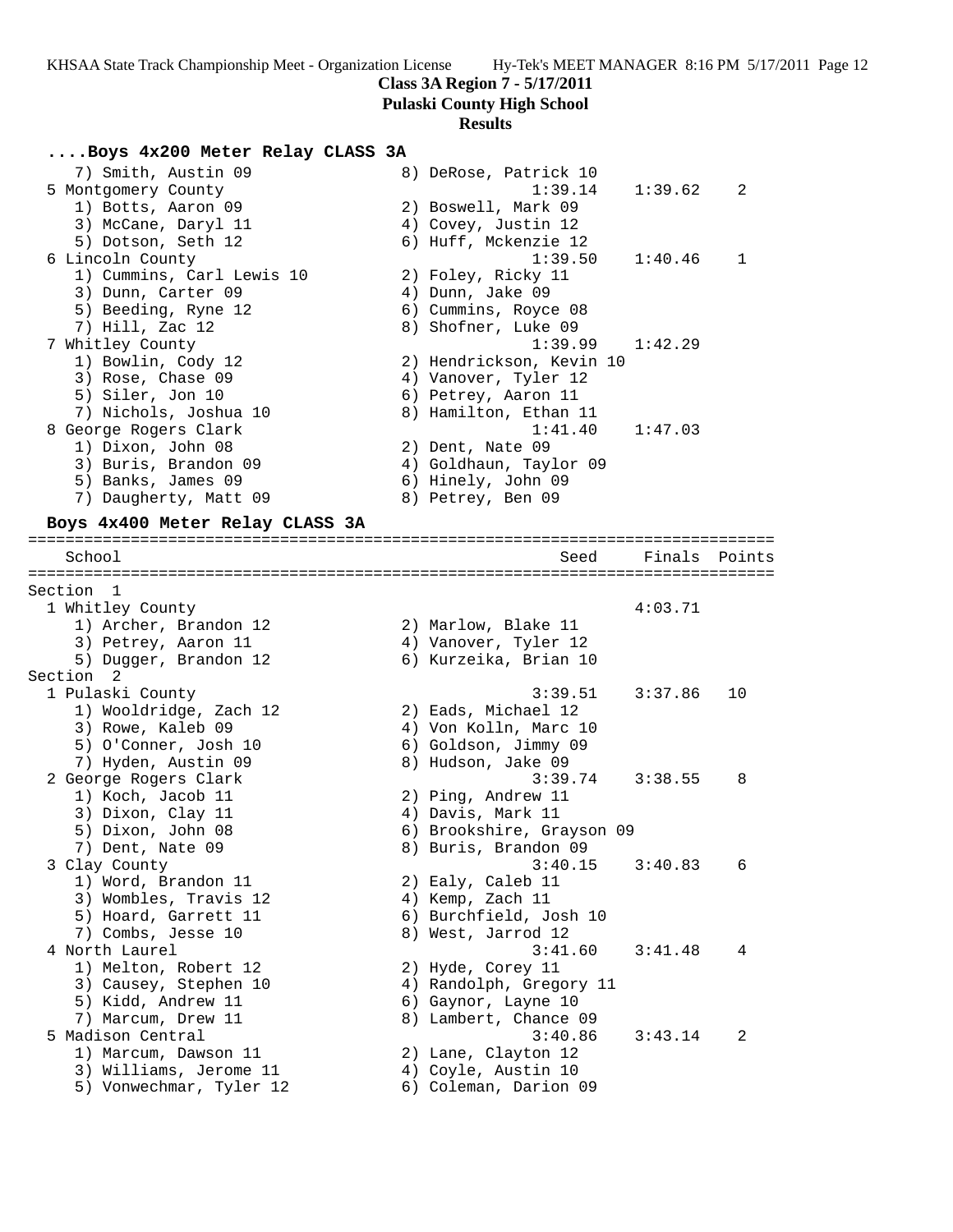**Class 3A Region 7 - 5/17/2011**

**Pulaski County High School**

#### **Results**

### **....Boys 4x400 Meter Relay CLASS 3A**

7) Johnson, Dustin 12 (8)<br>6 Montgomery County 6 Montgomery County 3:54.89 3:43.41 1 1) Colles, Griffin 11 2) Botts, Aaron 09 3) Little, Michael 09 4) Covey, Justin 12 5) Murphy, Robert 09 6) Richardson, Sean 12 7 South Laurel 3:47.90 4:06.29 1) Gaskin, Charlie 12 2) Poston, Jeffrey 12 3) Helton, Ryan 12 (4) Smith, Austin 09 5) DeRose, Patrick 10 6) Prichard, Jeremy 10 7) Gilbert, Brandon 10 8) Phelps, Austin 10 8 Southwestern 3:52.00 4:07.31 1) Alexander, Adam 12 2) Miller, Jacob 12 3) Tounge, Michael 11 (4) Flatt, Aaron 09 **Boys 4x800 Meter Relay CLASS 3A** ================================================================================ School Seed Finals Points ================================================================================ Section 1 1 South Laurel 10:00.90 9:57.73 1) Phelps, Justin 10 2) Lovins, Trey 10 3) Manning, Cody 12 4) DeRose, Patrick 10 5) Kilby, Aaron 10 6) Smith, Austin 09 7) Poston, Daniel 07 (8) Parker, Caleb 07 Section 2 1 Madison Central 8:45.69 8:37.60 10 1) McDaniels, Zach 11 2) Shade, Lincoln 11 3) Jarvis, Zack 10 4) Williams, Jerome 11 5) Teeples, Kye 12 6) Chenault, Howard 10 2 North Laurel 8:40.80 8:41.46 8 1) Melton, Robert 12 2) Causey, Stephen 10 3) Gaynor, Layne 10 4) Randolph, Gregory 11 5) Burchell, Garrison 10 (6) Nelson, Aaron 11 7) Lambert, Chance 09 8) Napier, Garrett 07 3 Southwestern 8:48.00 8:47.94 6 1) Jones, Jacob 10 2) Owens, Corey 10 3) Miller, Jacob 12 4) Tounge, Michael 11 5) Alexander, Adam 12 (6) 4 Pulaski County 8:41.95 8:59.33 4 1) Hyden, Austin 09 2) Stevens, Mason 09 3) Von Kolln, Marc 10 4) Eads, Michael 12 5) Rowe, Kaleb 09 6) Stevens, Morgan 09 7) Goldson, Jimmy 09 8) Blevins, Mason 09 5 George Rogers Clark 9:03.93 9:24.11 2 1) Dixon, Clay 11 2) White, Alex 11 3) Brookshire, Grayson 09 (4) Petrey, Ben 09 5) Banks, James 09 6) Bailey, Brandon 10 7) Cox, Cody 10 8) Hinely, John 09 6 Lincoln County 9:10.60 9:53.03 1 1) Carlson, Brian 08 2) Dyehouse, Storm 12 3) Foley, Ricky 11 (4) Gorley, Jacob 10 5) Humes, Levi 09 6) Smith, Jordan 09 7) Byrd, Sam 09 8) Grizzell, Tim 11 7 Whitley County 9:31.81 9:57.70 1) Marlow, Blake 11 2) Archer, Brandon 12